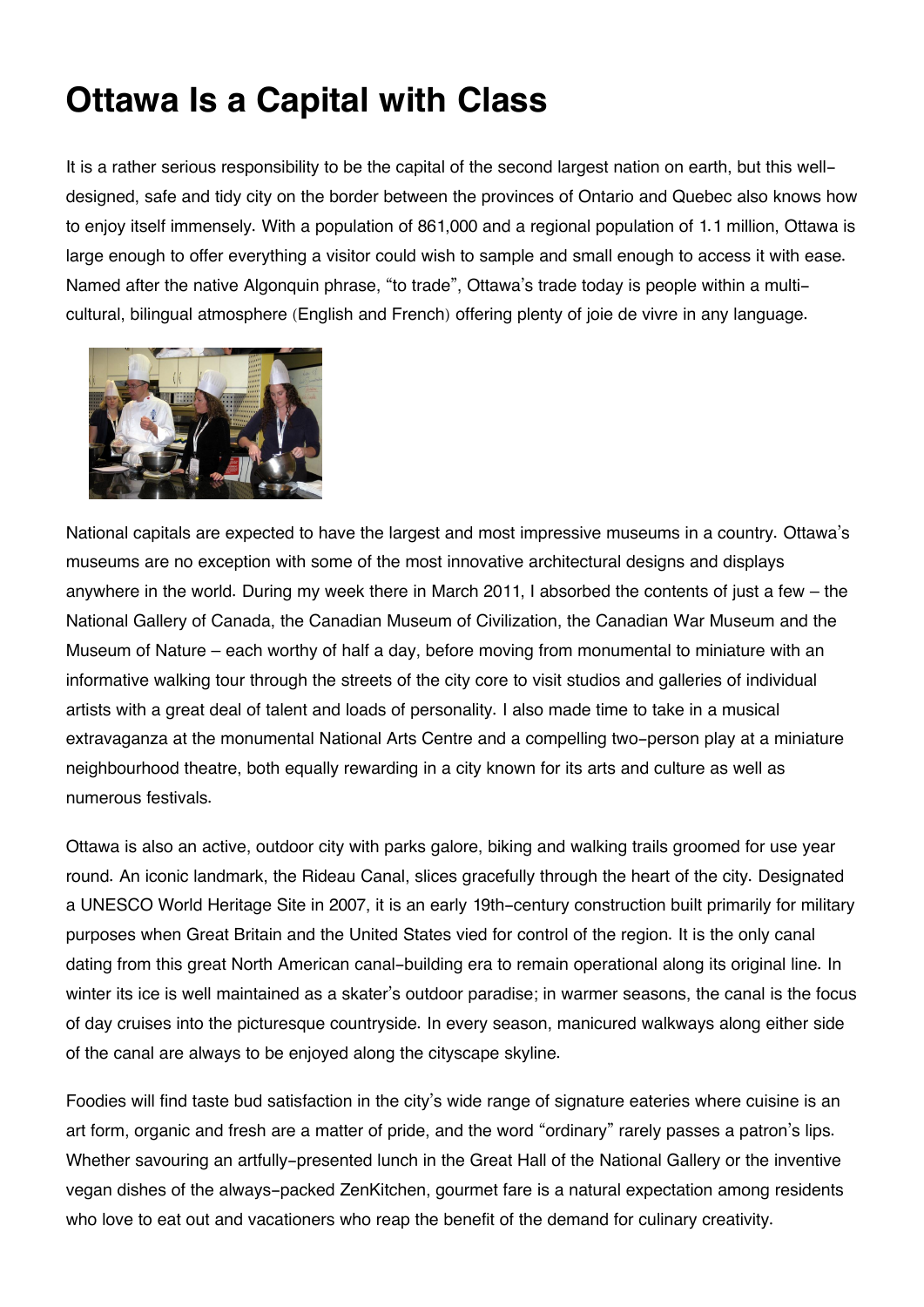

Taking the cuisine theme one step further, why not add skills to the holiday by signing up for a class at the only Cordon Bleu International School in North America (Lcbottawa.com)? Ottawa and Paris are also the only CB Schools with 100% French chefs. For leisure chefs, full-day theme classes average \$245, and 4-day short courses (\$695) are offered year round. A mother and daughter Patisserie Delights 6.5 hour class is \$260 for two, and there is even a Summer Cooking for Teens class (\$190, for teen + parent).

There are many large and small accommodation choices in this city where visiting bureaucrats with brief cases and travelers with cameras stay with equal satisfaction. In the imposing and historic category, there is nothing to beat two city-core gems: the Fairmont Château Laurier (Fairmont.com/laurier) and the Lord Elgin Hotel (Lordelgin.ca). Each one is within easy walking distance of many of the city's finest national museums and galleries, unique eateries, exceptional shopping and must-see highlights including Parliament Hill where activities, parades and tours delight visitors.

Constructed in just three years by a railway entrepreneur and opened nearly a hundred years ago in 1912, the landmark Chateau Laurier is the size and interior design of a respectable-sized royal palace in Europe. Sadly, the entrepreneur did not get a chance to enjoy his grand vision because he went down with the iceberg-fated Titanic just before the hotel's opening. The history and the elegance of a bygone era live on proudly to this day.



Though few prime ministers of a country get to commission a hotel, that is exactly what Canada's wartime PM did with the Lord Elgin, declaring that the national capital needed accommodation on a less grand scale for government bureaucrats and middle class visitors. It opened to great fanfare in 1941, named for one of Canada's governors general who administered what was then a British colony nearly a century before. It is a welcome discovery, lavishly decorated with its own 70 years of colourful tales.

As a holiday destination, Ottawa (Ottawatourism.ca) has four distinct seasons to consider. Whether you